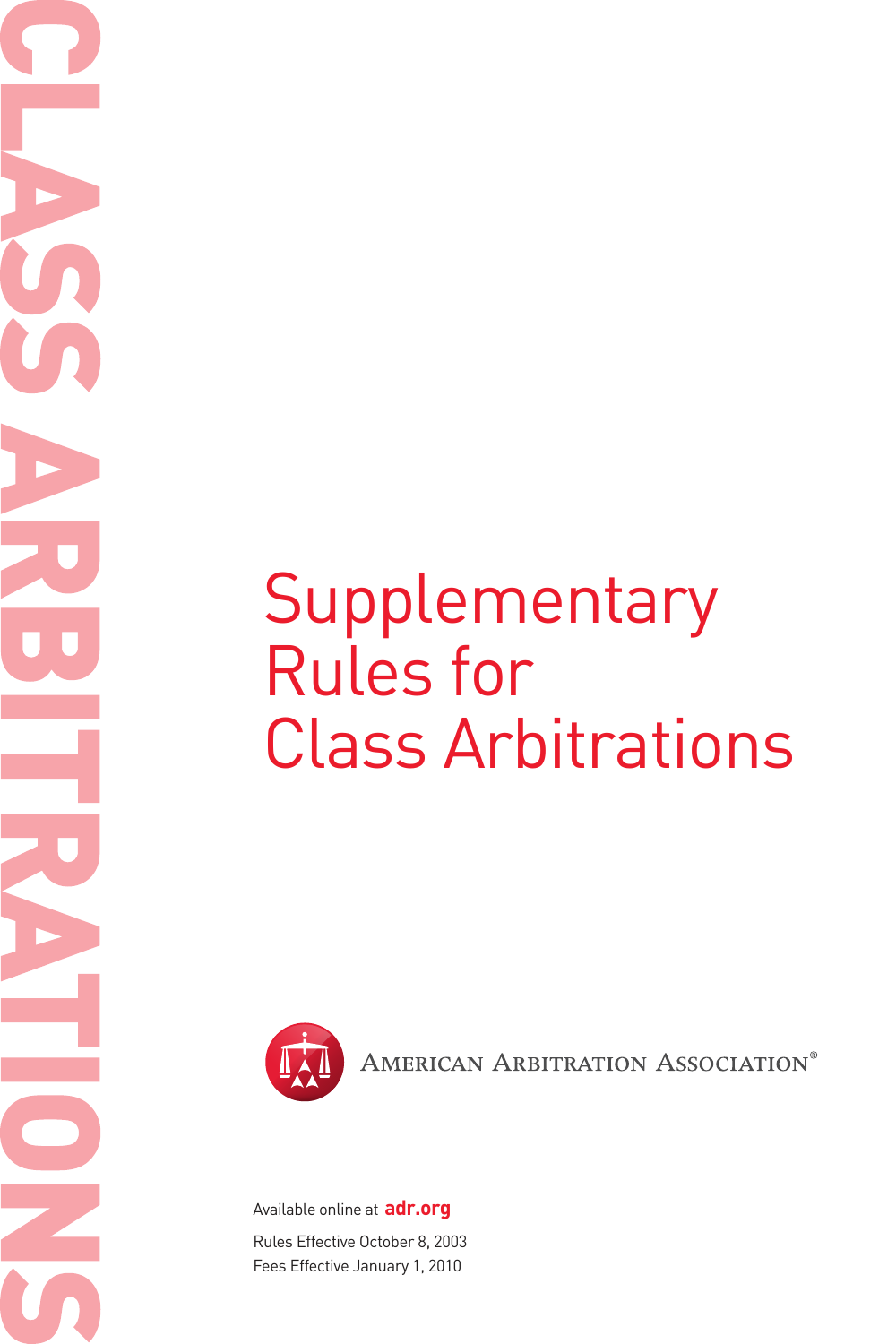### Table of Contents

| 2. Class Arbitration Roster and Number of Arbitrators 3 |  |
|---------------------------------------------------------|--|
|                                                         |  |
|                                                         |  |
|                                                         |  |
|                                                         |  |
|                                                         |  |
|                                                         |  |
|                                                         |  |
|                                                         |  |
| 11. Administrative Fees and Suspension for Nonpayment 8 |  |
|                                                         |  |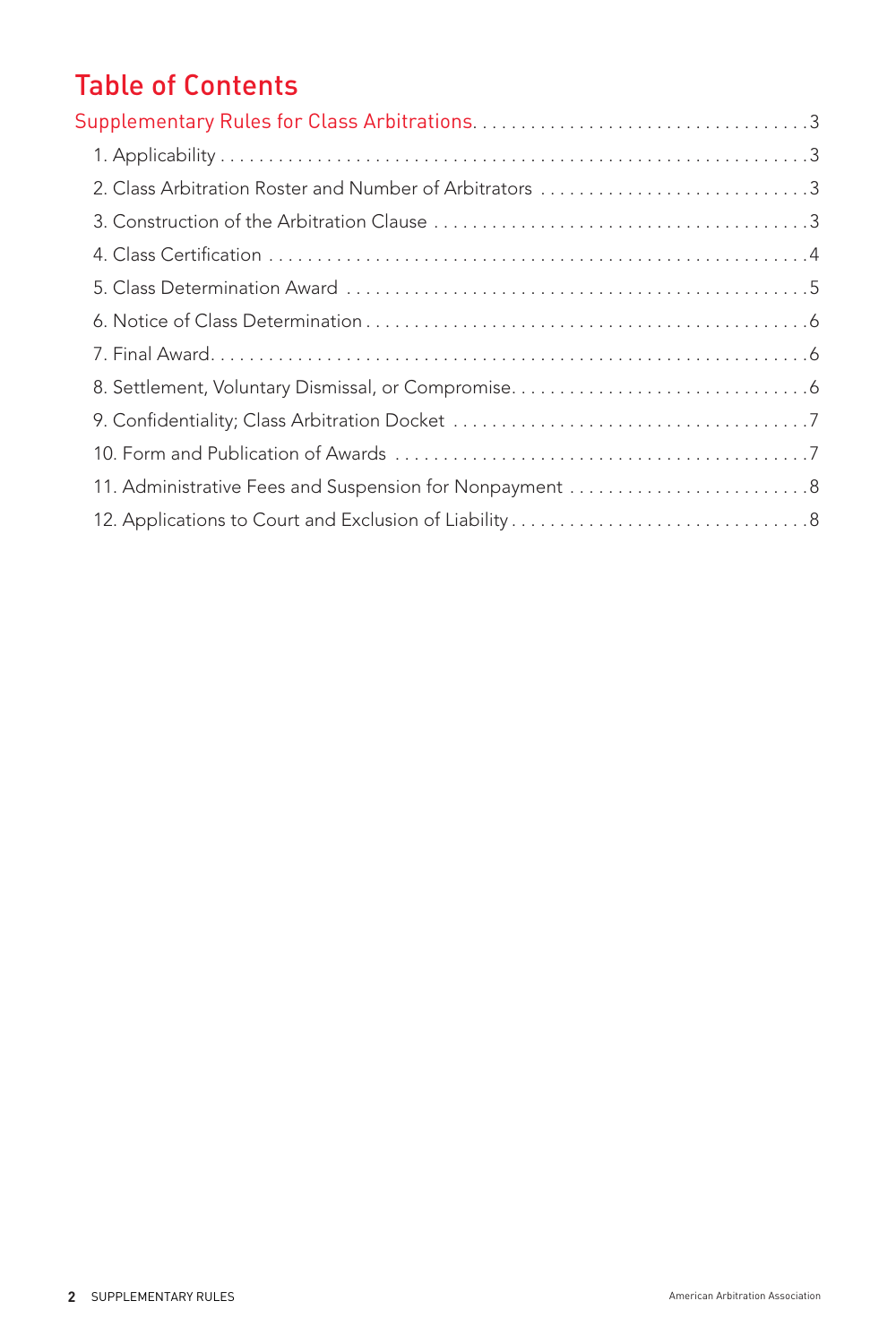## **Supplementary Rules for Class Arbitrations**



#### 1. Applicability

- (a) These Supplementary Rules for Class Arbitrations ("Supplementary Rules") shall apply to any dispute arising out of an agreement that provides for arbitration pursuant to any of the rules of the American Arbitration Association ("AAA") where a party submits a dispute to arbitration on behalf of or against a class or purported class, and shall supplement any other applicable AAA rules. These Supplementary Rules shall also apply whenever a court refers a matter pleaded as a class action to the AAA for administration, or when a party to a pending AAA arbitration asserts new claims on behalf of or against a class or purported class.
- (b) Where inconsistencies exist between these Supplementary Rules and other AAA rules that apply to the dispute, these Supplementary Rules will govern. The arbitrator shall have the authority to resolve any inconsistency between any agreement of the parties and these Supplementary Rules, and in doing so shall endeavor to avoid any prejudice to the interests of absent members of a class or purported class.
- (c) Whenever a court has, by order, addressed and resolved any matter that would otherwise be decided by an arbitrator under these Supplementary Rules, the arbitrator shall follow the order of the court.

#### 2. Class Arbitration Roster and Number of Arbitrators

- (a) In any arbitration conducted pursuant to these Supplementary Rules, at least one of the arbitrators shall be appointed from the AAA's national roster of class arbitration arbitrators.
- (b) If the parties cannot agree upon the number of arbitrators to be appointed, the dispute shall be heard by a sole arbitrator unless the AAA, in its discretion, directs that three arbitrators be appointed. As used in these Supplementary Rules, the term "arbitrator" includes both one and three arbitrators.

#### 3. Construction of the Arbitration Clause

Upon appointment, the arbitrator shall determine as a threshold matter, in a reasoned, partial final award on the construction of the arbitration clause,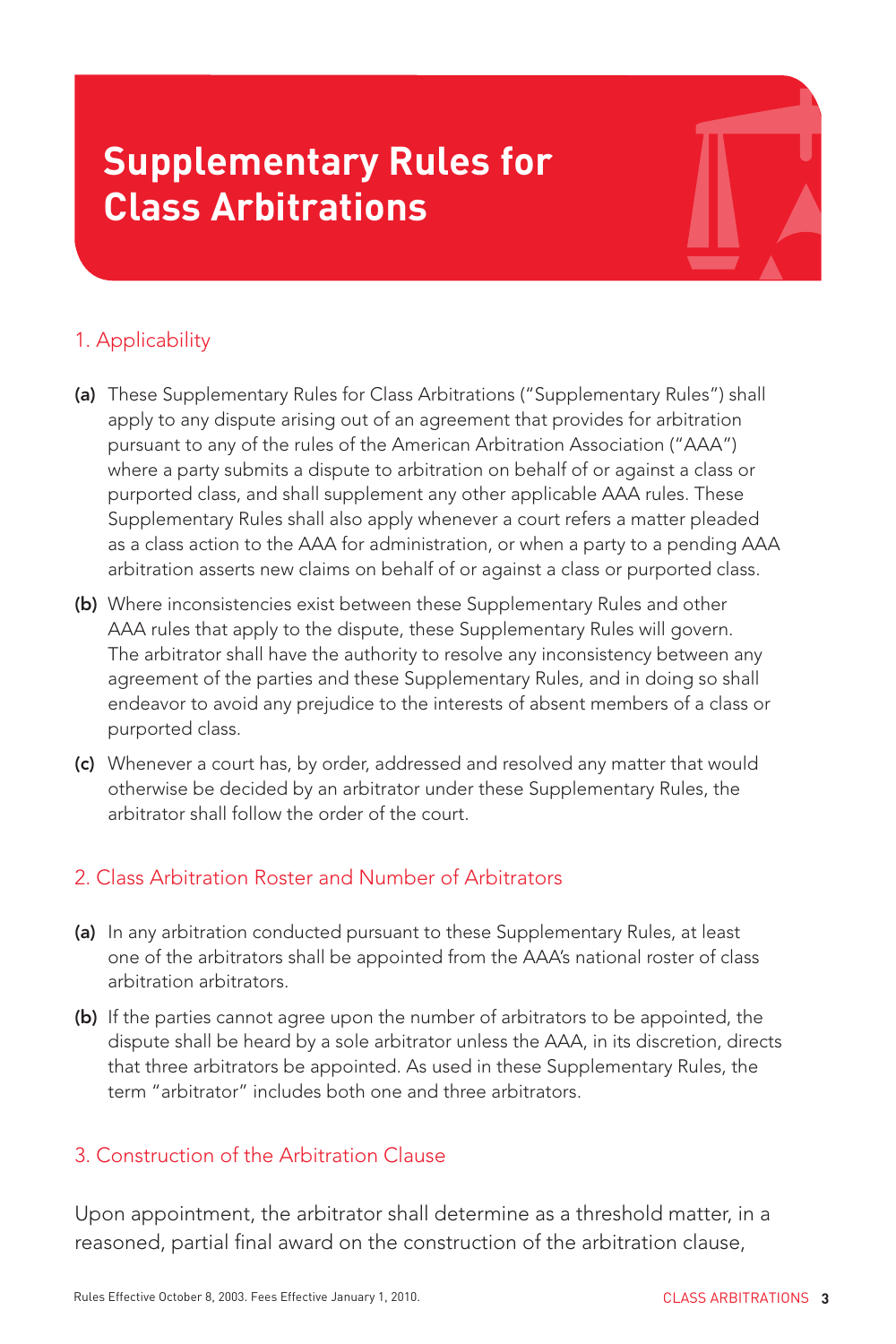whether the applicable arbitration clause permits the arbitration to proceed on behalf of or against a class (the "Clause Construction Award"). The arbitrator shall stay all proceedings following the issuance of the Clause Construction Award for a period of at least 30 days to permit any party to move a court of competent jurisdiction to confirm or to vacate the Clause Construction Award. Once all parties inform the arbitrator in writing during the period of the stay that they do not intend to seek judicial review of the Clause Construction Award, or once the requisite time period expires without any party having informed the arbitrator that it has done so, the arbitrator may proceed with the arbitration on the basis stated in the Clause Construction Award. If any party informs the arbitrator within the period provided that it has sought judicial review, the arbitrator may stay further proceedings, or some part of them, until the arbitrator is informed of the ruling of the court.

In construing the applicable arbitration clause, the arbitrator shall not consider the existence of these Supplementary Rules, or any other AAA rules, to be a factor either in favor of or against permitting the arbitration to proceed on a class basis.

#### 4. Class Certification

#### (a) Prerequisites to a Class Arbitration

If the arbitrator is satisfied that the arbitration clause permits the arbitration to proceed as a class arbitration, as provided in Rule 3, or where a court has ordered that an arbitrator determine whether a class arbitration may be maintained, the arbitrator shall determine whether the arbitration should proceed as a class arbitration. For that purpose, the arbitrator shall consider the criteria enumerated in this Rule 4 and any law or agreement of the parties the arbitrator determines applies to the arbitration. In doing so, the arbitrator shall determine whether one or more members of a class may act in the arbitration as representative parties on behalf of all members of the class described. The arbitrator shall permit a representative to do so only if each of the following conditions is met:

- (1) the class is so numerous that joinder of separate arbitrations on behalf of all members is impracticable;
- (2) there are questions of law or fact common to the class;
- (3) the claims or defenses of the representative parties are typical of the claims or defenses of the class:
- (4) the representative parties will fairly and adequately protect the interests of the class;
- (5) counsel selected to represent the class will fairly and adequately protect the interests of the class; and
- (6) each class member has entered into an agreement containing an arbitration clause which is substantially similar to that signed by the class representative(s) and each of the other class members.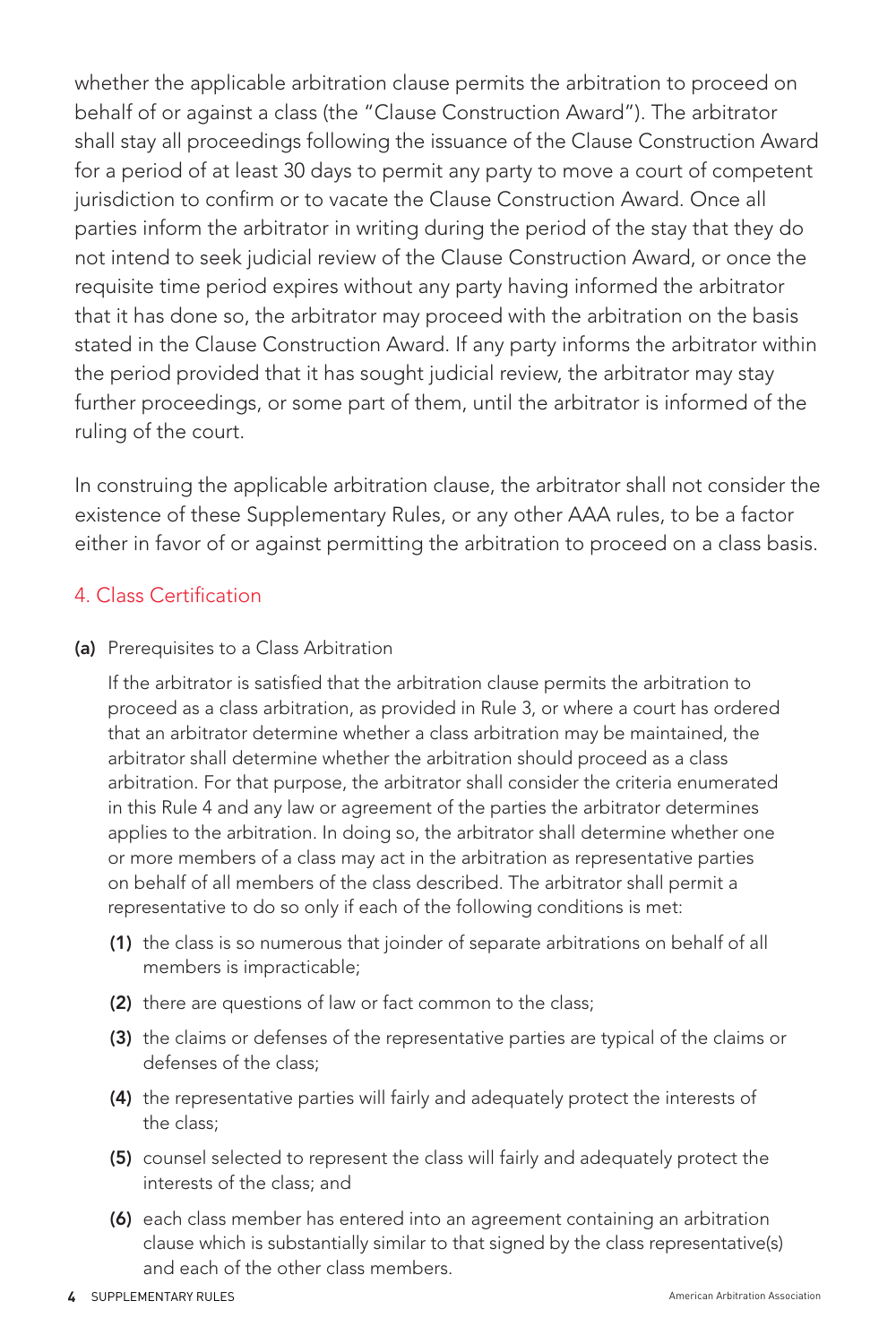#### (b) Class Arbitrations Maintainable

An arbitration may be maintained as a class arbitration if the prerequisites of subdivision (a) are satisfied, and in addition, the arbitrator finds that the questions of law or fact common to the members of the class predominate over any questions affecting only individual members, and that a class arbitration is superior to other available methods for the fair and efficient adjudication of the controversy. The matters pertinent to the findings include:

- (1) the interest of members of the class in individually controlling the prosecution or defense of separate arbitrations;
- (2) the extent and nature of any other proceedings concerning the controversy already commenced by or against members of the class;
- (3) the desirability or undesirability of concentrating the determination of the claims in a single arbitral forum; and
- (4) the difficulties likely to be encountered in the management of a class arbitration.

#### 5. Class Determination Award

- (a) The arbitrator's determination concerning whether an arbitration should proceed as a class arbitration shall be set forth in a reasoned, partial final award (the "Class Determination Award"), which shall address each of the matters set forth in Rule 4.
- (b) A Class Determination Award certifying a class arbitration shall define the class, identify the class representative(s) and counsel, and shall set forth the class claims, issues, or defenses. A copy of the proposed Notice of Class Determination (see Rule 6), specifying the intended mode of delivery of the Notice to the class members, shall be attached to the award.
- (c) The Class Determination Award shall state when and how members of the class may be excluded from the class arbitration. If an arbitrator concludes that some exceptional circumstance, such as the need to resolve claims seeking injunctive relief or claims to a limited fund, makes it inappropriate to allow class members to request exclusion, the Class Determination Award shall explain the reasons for that conclusion.
- (d) The arbitrator shall stay all proceedings following the issuance of the Class Determination Award for a period of at least 30 days to permit any party to move a court of competent jurisdiction to confirm or to vacate the Class Determination Award. Once all parties inform the arbitrator in writing during the period of the stay that they do not intend to seek judicial review of the Class Determination Award, or once the requisite time period expires without any party having informed the arbitrator that it has done so, the arbitrator may proceed with the arbitration on the basis stated in the Class Determination Award. If any party informs the arbitrator within the period provided that it has sought judicial review, the arbitrator may stay further proceedings, or some part of them, until the arbitrator is informed of the ruling of the court.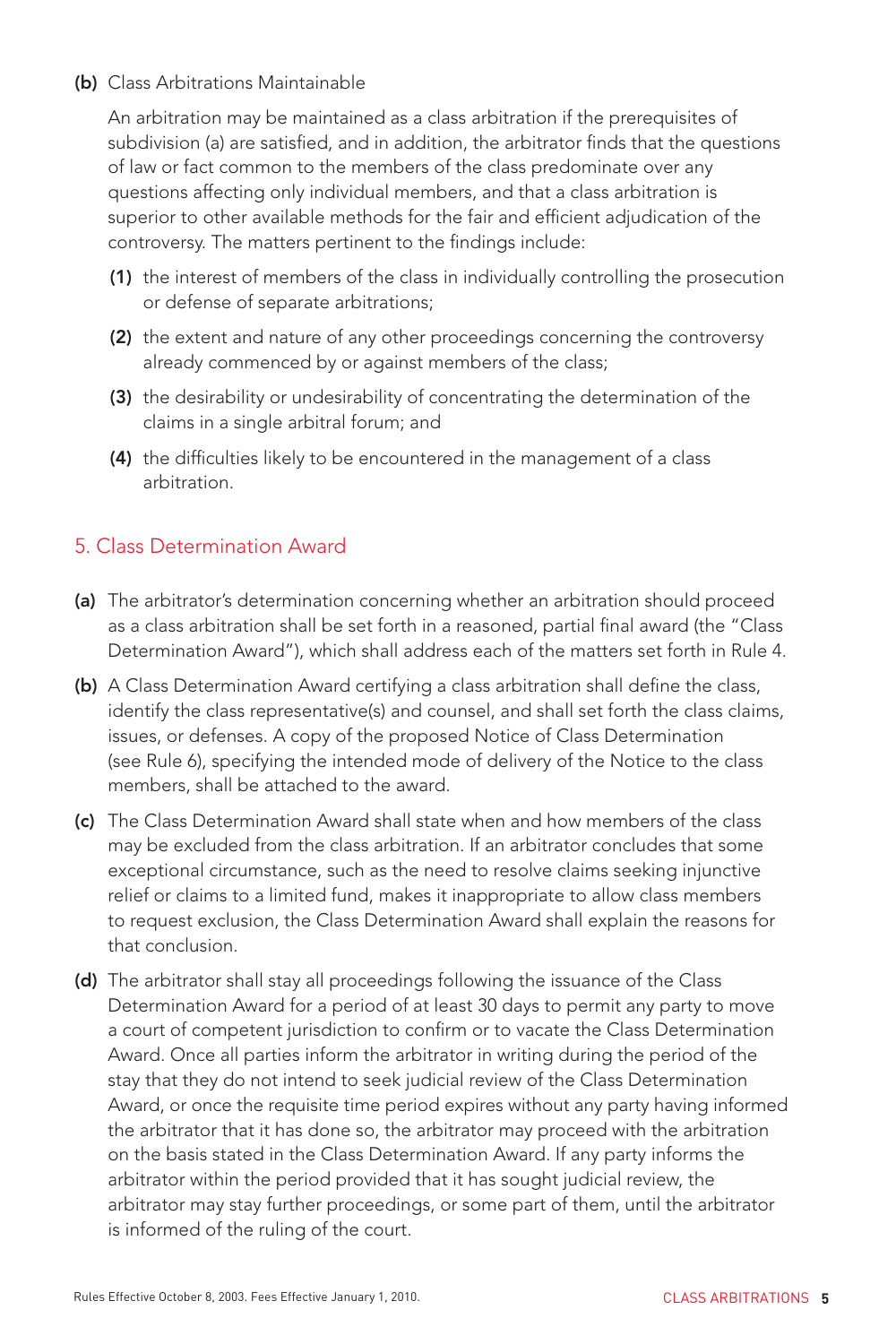(e) A Class Determination Award may be altered or amended by the arbitrator before a final award is rendered.

#### 6. Notice of Class Determination

- (a) In any arbitration administered under these Supplementary Rules, the arbitrator shall, after expiration of the stay following the Class Determination Award, direct that class members be provided the best notice practicable under the circumstances (the "Notice of Class Determination"). The Notice of Class Determination shall be given to all members who can be identified through reasonable effort.
- (b) The Notice of Class Determination must concisely and clearly state in plain, easily understood language:
	- (1) the nature of the action;
	- (2) the definition of the class certified;
	- (3) the class claims, issues, or defenses;
	- (4) that a class member may enter an appearance through counsel if the member so desires, and that any class member may attend the hearings;
	- (5) that the arbitrator will exclude from the class any member who requests exclusion, stating when and how members may elect to be excluded;
	- (6) the binding effect of a class judgment on class members;
	- (7) the identity and biographical information about the arbitrator, the class representative(s) and class counsel that have been approved by the arbitrator to represent the class; and
	- (8) how and to whom a class member may communicate about the class arbitration, including information about the AAA Class Arbitration Docket (see Rule 9).

#### 7. Final Award

The final award on the merits in a class arbitration, whether or not favorable to the class, shall be reasoned and shall define the class with specificity. The final award shall also specify or describe those to whom the notice provided in Rule 6 was directed, those the arbitrator finds to be members of the class, and those who have elected to opt out of the class.

#### 8. Settlement, Voluntary Dismissal, or Compromise

(a) (1) Any settlement, voluntary dismissal, or compromise of the claims, issues, or defenses of an arbitration filed as a class arbitration shall not be effective unless approved by the arbitrator.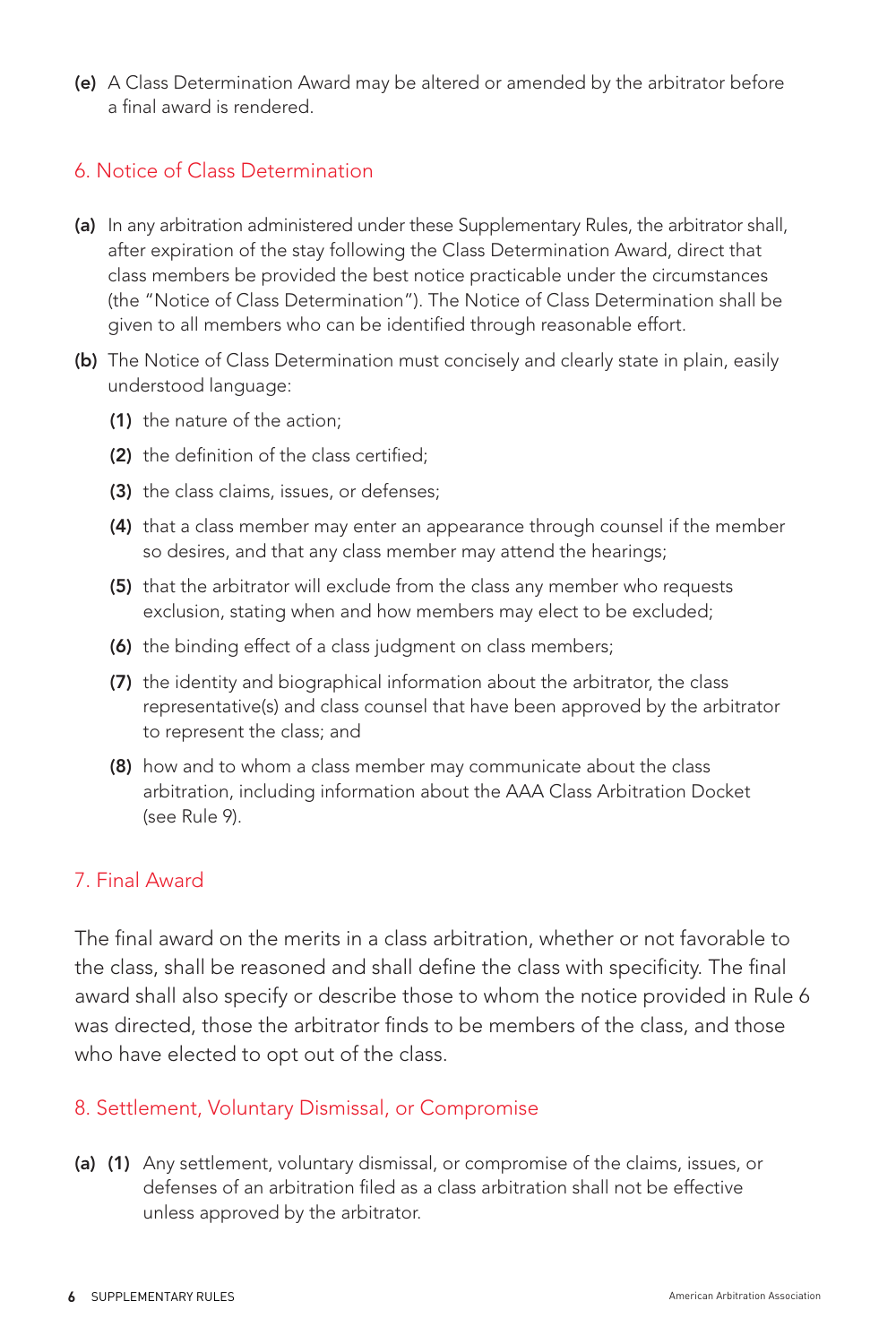- (2) The arbitrator must direct that notice be provided in a reasonable manner to all class members who would be bound by a proposed settlement, voluntary dismissal, or compromise.
- (3) The arbitrator may approve a settlement, voluntary dismissal, or compromise that would bind class members only after a hearing and on finding that the settlement, voluntary dismissal, or compromise is fair, reasonable, and adequate.
- (b) The parties seeking approval of a settlement, voluntary dismissal, or compromise under this Rule must submit to the arbitrator any agreement made in connection with the proposed settlement, voluntary dismissal, or compromise.
- (c) The arbitrator may refuse to approve a settlement unless it affords a new opportunity to request exclusion to individual class members who had an earlier opportunity to request exclusion but did not do so.
- (d) Any class member may object to a proposed settlement, voluntary dismissal, or compromise that requires approval under this Rule. Such an objection may be withdrawn only with the approval of the arbitrator.

#### 9. Confidentiality; Class Arbitration Docket

- (a) The presumption of privacy and confidentiality in arbitration proceedings shall not apply in class arbitrations. All class arbitration hearings and filings may be made public, subject to the authority of the arbitrator to provide otherwise in special circumstances. However, in no event shall class members, or their individual counsel, if any, be excluded from the arbitration hearings.
- (b) The AAA shall maintain on its website a Class Arbitration Docket of arbitrations filed as class arbitrations. The Class Arbitration Docket will provide certain information about the arbitration to the extent known to the AAA, including:
	- (1) a copy of the demand for arbitration;
	- (2) the identities of the parties;
	- (3) the names and contact information of counsel for each party;
	- (4) a list of awards made in the arbitration by the arbitrator; and
	- (5) the date, time and place of any scheduled hearings.

#### 10. Form and Publication of Awards

- (a) Any award rendered under these Supplementary Rules shall be in writing, shall be signed by the arbitrator or a majority of the arbitrators, and shall provide reasons for the award.
- (b) All awards rendered under these Supplementary Rules shall be publicly available, on a cost basis.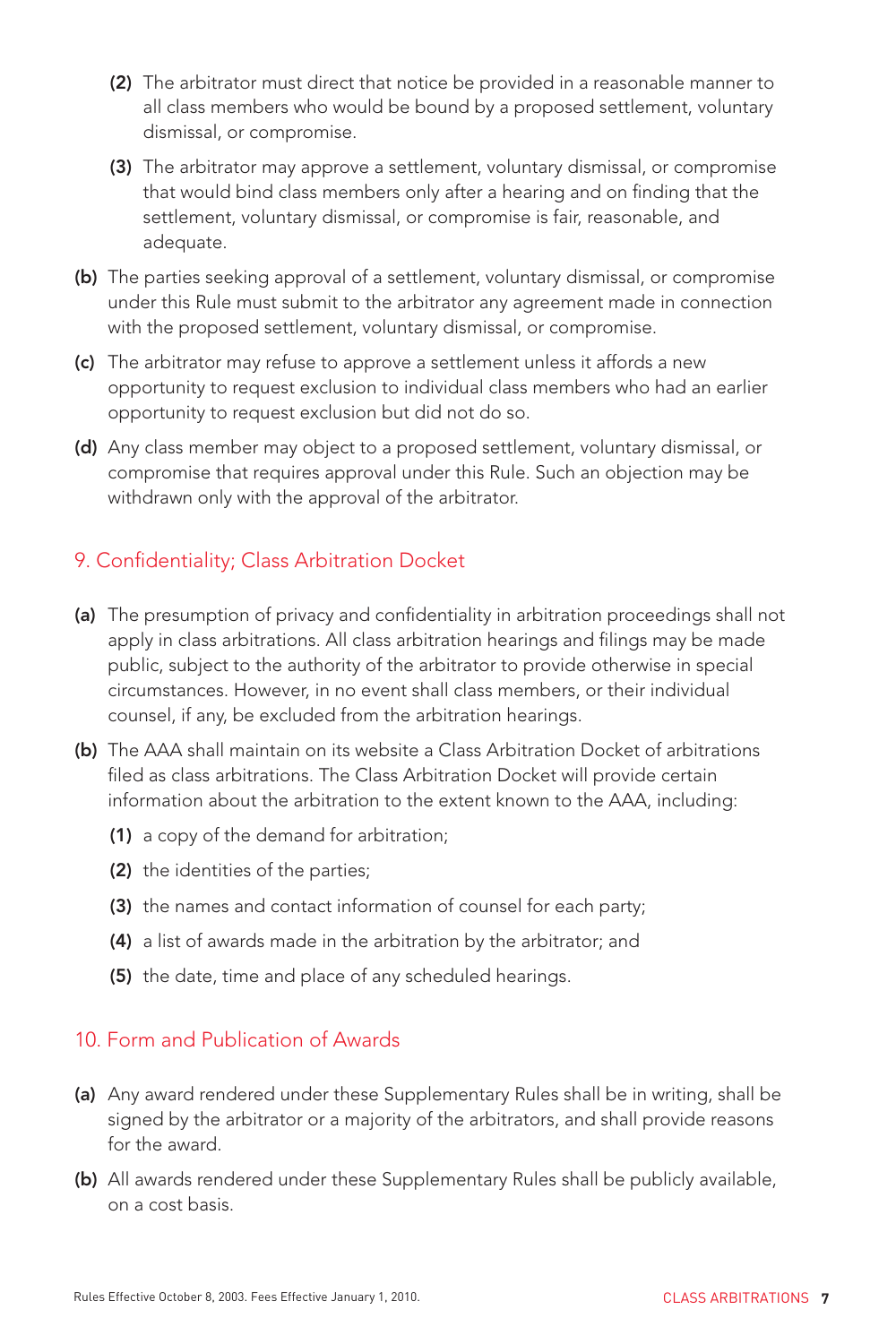#### 11. Administrative Fees and Suspension for Nonpayment

- (a) A preliminary filing fee of \$3,350 is payable in full by a party making a demand for treatment of a claim, counterclaim, or additional claim as a class arbitration. The preliminary filing fee shall cover all AAA administrative fees through the rendering of the Clause Construction Award. If the arbitrator determines that the arbitration shall proceed beyond the Clause Construction Award, a supplemental filing fee shall be paid by the requesting party. The supplemental filing fee shall be calculated based on the amount claimed in the class arbitration and in accordance with the fee schedule contained in the AAA's Commercial Arbitration Rules.
- (b) Disputes regarding the parties' obligation to pay administrative fees or arbitrator's compensation pursuant to applicable law or the parties' agreement may be determined by the arbitrator. Upon the joint application of the parties, however, an arbitrator other than the arbitrator appointed to decide the merits of the arbitration, shall be appointed by the AAA to render a partial final award solely related to any disputes regarding the parties' obligations to pay administrative fees or arbitrator's compensation.
- (c) If an invoice for arbitrator compensation or administrative charges has not been paid in full, the AAA may so inform the parties in order that one of them may advance the required deposit. If such payments are not made, the arbitrator may order the suspension or termination of the proceedings. If no arbitrator has yet been appointed, the AAA may suspend the proceedings.
- (d) If an arbitration conducted pursuant to these Supplementary Rules is suspended for nonpayment, a notice that the case has been suspended shall be published on the AAA's Class Arbitration Docket.

#### 12. Applications to Court and Exclusion of Liability

- (a) No judicial proceeding initiated by a party relating to a class arbitration shall be deemed a waiver of the party's right to arbitrate.
- (b) Neither the AAA nor any arbitrator in a class arbitration or potential class arbitration under these Supplementary Rules is a necessary or proper party in or to judicial proceedings relating to the arbitration. It is the policy of the AAA to comply with any order of a court directed to the parties to an arbitration or with respect to the conduct of an arbitration, whether or not the AAA is named as a party to the judicial proceeding in which the order is issued.
- (c) Parties to a class arbitration under these Supplementary Rules shall be deemed to have consented that judgment upon each of the awards rendered in the arbitration may be entered in any federal or state court having jurisdiction thereof.
- (d) Parties to an arbitration under these Supplementary Rules shall be deemed to have consented that neither the AAA nor any arbitrator shall be liable to any party in any action seeking damages or injunctive relief for any act or omission in connection with any arbitration under these Supplementary Rules.